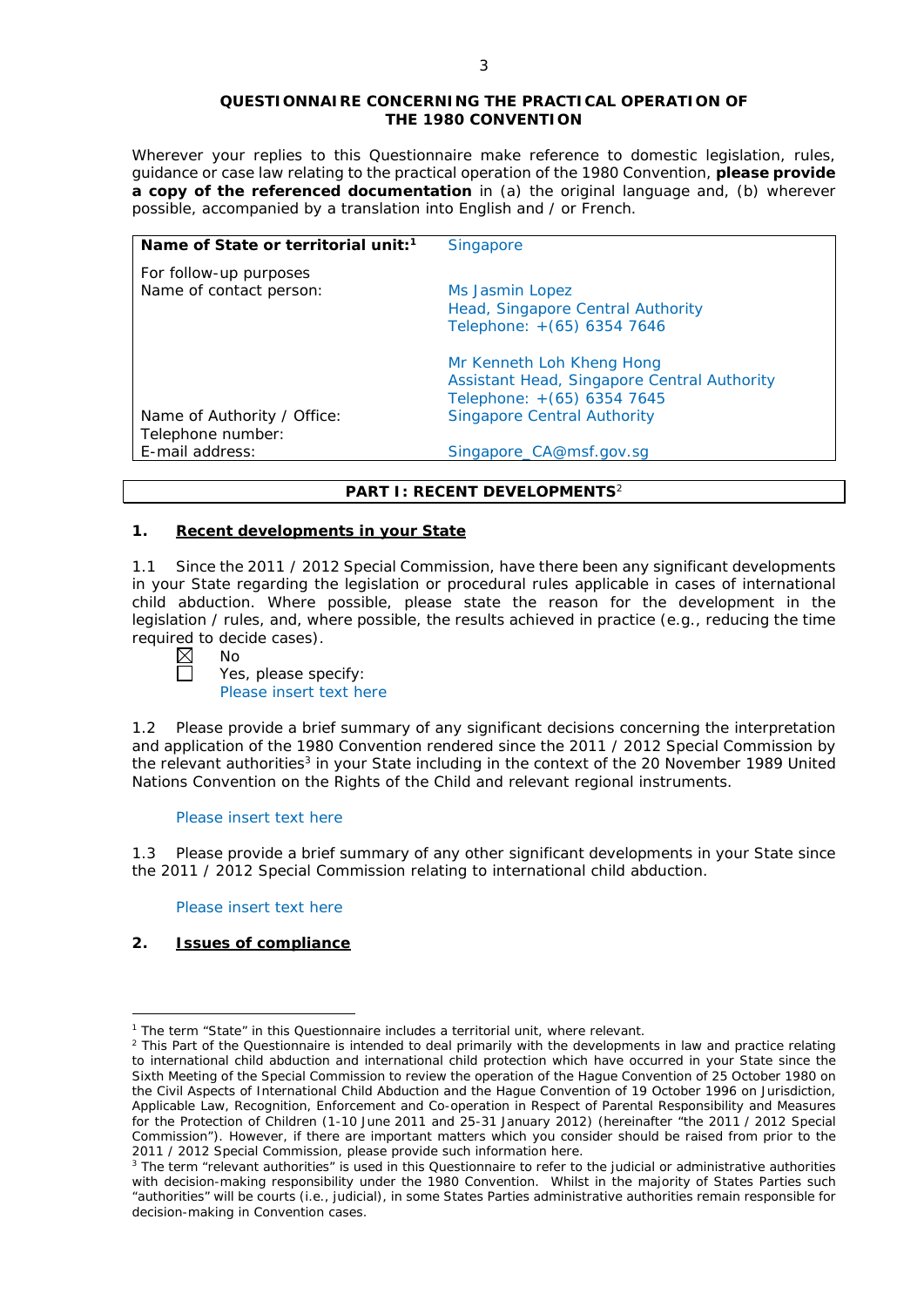2.1 Are there any States Parties to the 1980 Convention with whom you are having particular challenges in achieving successful co-operation? Please specify the challenges you have encountered and, in particular, whether the problems appear to be systemic.

- $\boxtimes$ No
	- Yes, please specify:
	- Please insert text here

2.2 Are you aware of situations / circumstances in which there has been avoidance / evasion of the 1980 Convention?

- $\boxtimes$ No
	- Yes, please specify: Please insert text here

# **PART II: THE PRACTICAL OPERATION OF THE 1980 CONVENTION**

### **3. The role and functions of Central Authorities designated under the 1980 Convention**<sup>4</sup>

# *In general*

3.1 Have any challenges arisen in practice in achieving effective communication or cooperation with other Central Authorities?

 $\boxtimes$ No  $\Box$ 

| Yes, please specify:    |
|-------------------------|
| Please insert text here |

3.2 Have any of the duties of Central Authorities, as set out in **Article 7** of the 1980 Convention, raised any particular problems in practice either in your State, or in States Parties with whom you have co-operated?

| $\bowtie$ | Nο      |  |
|-----------|---------|--|
|           | Yes, pl |  |
|           | Dlooco. |  |

lease specify: Please insert text here

3.3 Has your Central Authority encountered any challenges with the application of any of the 1980 Convention provisions? If so, please specify.

| $\boxtimes$ | Nο                      |
|-------------|-------------------------|
| $\Box$      | Yes, please specify:    |
|             | Please insert text here |

# *Legal aid and representation*

3.4 Do the measures your Central Authority takes to provide or facilitate the provision of legal aid, legal advice and representation in return proceedings under the 1980 Convention (**Art. 7(2)-(g)**) result in delays in proceedings either in your own State, or, where cases originate in your State, in any of the requested States you have dealt with?

No

Yes, please specify: Please insert text here

3.5 Are you aware of any other challenges in your State, or, where cases originate in your State, in any of the requested States you have dealt with, regarding the obtaining of legal aid, advice and / or representation for either left-behind parents or taking parents?<sup>5</sup>

<sup>&</sup>lt;u>.</u> <sup>4</sup> See also Section 5 below on "Ensuring the safe return of children" which involves the role and functions of Central Authorities.

<sup>5</sup> See paras 1.1.4 to 1.1.6 of the "Conclusions and Recommendations of the Fifth Meeting of the Special Commission to review the operation of the *Hague Convention of 25 October 1980 on the Civil Aspects of International Child Abduction* and the practical implementation of the *Hague Convention of 19 October 1996 on Jurisdiction, Applicable Law, Recognition, Enforcement and Co-operation in Respect of Parental Responsibility and Measures for the Protection of Children* (30 October – 9 November 2006) (hereinafter referred to as the ["Conclusions and Recommendations of the 2006 Special Commission"](https://assets.hcch.net/upload/concl28sc5_e.pdf)) and paragraphs 32 to 34 of the [Conclusions and Recommendations of the Special Commission](https://assets.hcch.net/upload/wop/concl28sc6_e.pdf) to review the operation of the Hague Convention of *[19 October 1980 on Jurisdiction, Applicable law, Recognition, Enforcement](https://assets.hcch.net/upload/wop/concl28sc6_e.pdf) and Co-operation in Respect of [Parental Responsibility and Measures for the Protection of Children](https://assets.hcch.net/upload/wop/concl28sc6_e.pdf)* (1-10 June 2011 and 25-31 January 2012)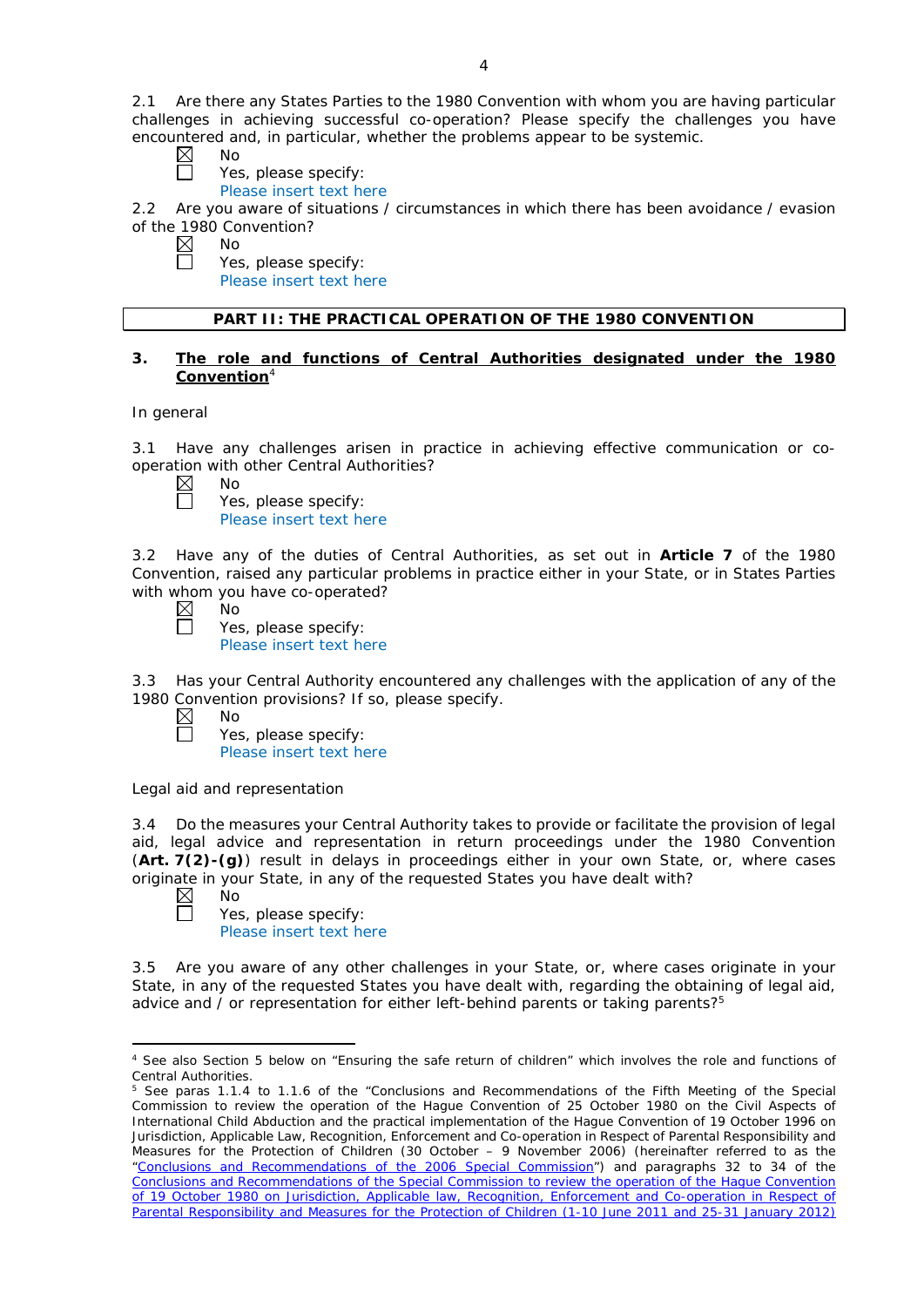No Yes, please specify: Please insert text here

# *Locating the child*

3.6 Has your Central Authority encountered any challenges with locating children in cases involving the 1980 Convention, either as a requesting or requested State?<br>  $\boxtimes$  No

No  $\Box$ 

Yes, please specify the challenges encountered and what steps were taken or are considered to be taken to overcome these challenges: Please insert text here

3.7 Has your Central Authority worked with any external agencies to discover the whereabouts of a child wrongfully removed to or retained within your State (*e.g.*, the police, Interpol, private location services)?

| л |  | <b>Service Service</b> |
|---|--|------------------------|
|   |  |                        |

 $\boxtimes$ 

Yes, please share any good practice on this matter:

The Singapore Central Authority works closely with other government agencies in locating the whereabouts of the child.

*Information exchange, training and networking of Central Authorities*

3.8 Has your Central Authority shared its expertise with another Central Authority or benefited from another Central Authority sharing its expertise with your Central Authority, in accordance with the Guide to Good Practice - Part I on Central Authority Practice?<sup>6</sup>

- $\Box$ No  $\overline{\boxtimes}$ 
	- Yes, please specify:

We have exchanged information with the U.S, Australia, Germany and Japan Central Authorities.

3.9 Has your Central Authority organised or participated in any other networking initiatives between Central Authorities such as regional meetings via conference call or videoconference?

- $\Box$ No  $\overline{\boxtimes}$ 
	- Yes, please specify:

The Singappore Central Authority participated in the 'Symposium on Cross-Border Disputes Involving Children' organised by the Family Justice Court on 26 and 27 Sep 2016 in Singapore, as well as the Japan Symposium on Cross Border Disputes involving Children held in Japan in Jun 2016. The Singapore Central Authority also met with U.S, Australia, Germany and Japan Central Authorities.

# *Statistics*<sup>7</sup>

3.10 If your Central Authority does not submit statistics through the web-based INCASTAT database, please explain why.

The Singapore Central Authority submits statistics through INCASTAT.

## *Prompt handling of cases*

3.11 Does your Central Authority have mechanisms in place to ensure the prompt handling of cases?

-

No Yes, please specify:

<sup>(</sup>hereinafter the "C&R of the 2011/2012 Special Commission") (available on the Hague Conference website at < www.hcch.net > under "Child Abduction Section" then "Special Commission meetings").

 $6$  Available on the Hague Conference website at < www.hcch.net > under "Child Abduction Section" then "Guides to Good Practice". See, in particular, Chapter 6.5 on twinning arrangements.

<sup>7</sup> See paras 1.1.16 to 1.1.21 of the Conclusions and Recommendations of the 2006 Special Commission (*supra.*  note  $5$ ).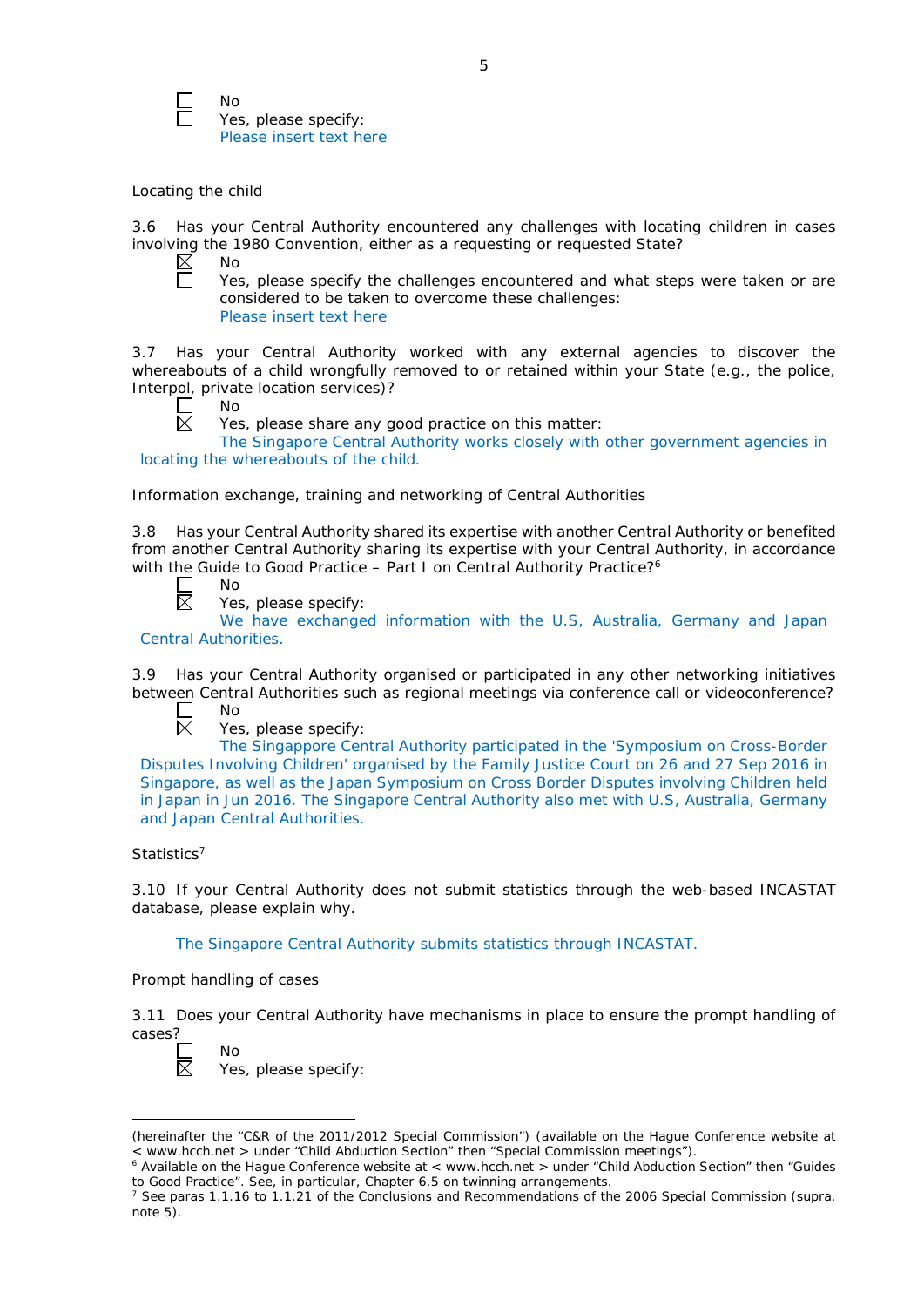There are internal protocols detailing timeframes that ensure expeditious handling of cases.

3.12 If your Central Authority is experiencing delays in handling cases please specify the main reasons for these delays:

The Singapore Central Authority has not experienced significant delays in handling cases.

# **4. Court proceedings & promptness**

4.1 Has your State limited the number of judicial or administrative authorities who can hear return applications under the 1980 Convention (*i.e.*, concentration of jurisdiction")?<sup>8</sup><br>
N Yes Yes

 $\overline{\Box}$ 

No, please indicate if such arrangements are being contemplated: Please insert text here

4.2 Does your State have mechanisms in place to handle return decisions within six weeks (*e.g.*, production of summary evidence, limitation of appeals, swift enforcement)?

No  $\boxtimes$ 

 $\Box$ 

Yes, please explain:

Our internal KPIs is for return decisions to be handed down within six weeks. Upon the filing of an application, the case will be docketed to the hearing judge, who will conduct the case conference within 14 days and give directions for the matter to be heard usually within 4 weeks of the filing. If parties are amenable to mediation, an expedited date will be provided for the mediation before the hearing. FJC has an internal protocol to comply with the expedited timeframes expected for return cases.

4.3 If your response to the previous question is No, does your State contemplate implementing mechanisms to meet the requirement of prompt return under the 1980 Convention (*e.g.*, procedures, bench-books, guidelines, protocols)?

- No, please explain:  $\perp$ 
	- Please insert text here
	- Yes, please explain:
	- Please insert text here

4.4 If your State is experiencing delays in handling return decisions please specify the main reasons for these delays:

We do not experience delays in handling return decisions.

4.5 Do your courts regularly order immediate protective measures when initiating the return procedure, so as to prevent a new removal and minimize the harm to the child (*e.g.*, prohibit removal of the child from the jurisdiction, retain documentation, grant provisional access rights to the left-behind parent)?

 $\Box$ No, please explain:

 $\boxtimes$ Yes, please explain:

Yes, the law provides these remedies. Anedoctally, the predominant request would be for grant of provisional access rights to the left-behind parent.

- 4.6 Do your courts make use of direct judicial communications to ensure prompt proceedings?  $\boxtimes$ Yes 戸
	- No, please explain:
		- Please insert text here

4.7 If your State has not designated a sitting judge to the International Hague Network of Judges does your State intend to do so in the near future?

Yes No, please explain:

-

<sup>8</sup> See, *The [Judges' Newsletter](https://www.hcch.net/en/instruments/conventions/publications2/judges-newsletter)* on International Child Protection – Vol. XX / [Summer-Autumn 2013](https://assets.hcch.net/upload/newsletter/nl2013tome20en.pdf) the special focus of which was "Concentration of jurisdiction under the *Hague Convention of 25 October 1980 on the civil aspects of International Child Abduction* and other international child protection instruments".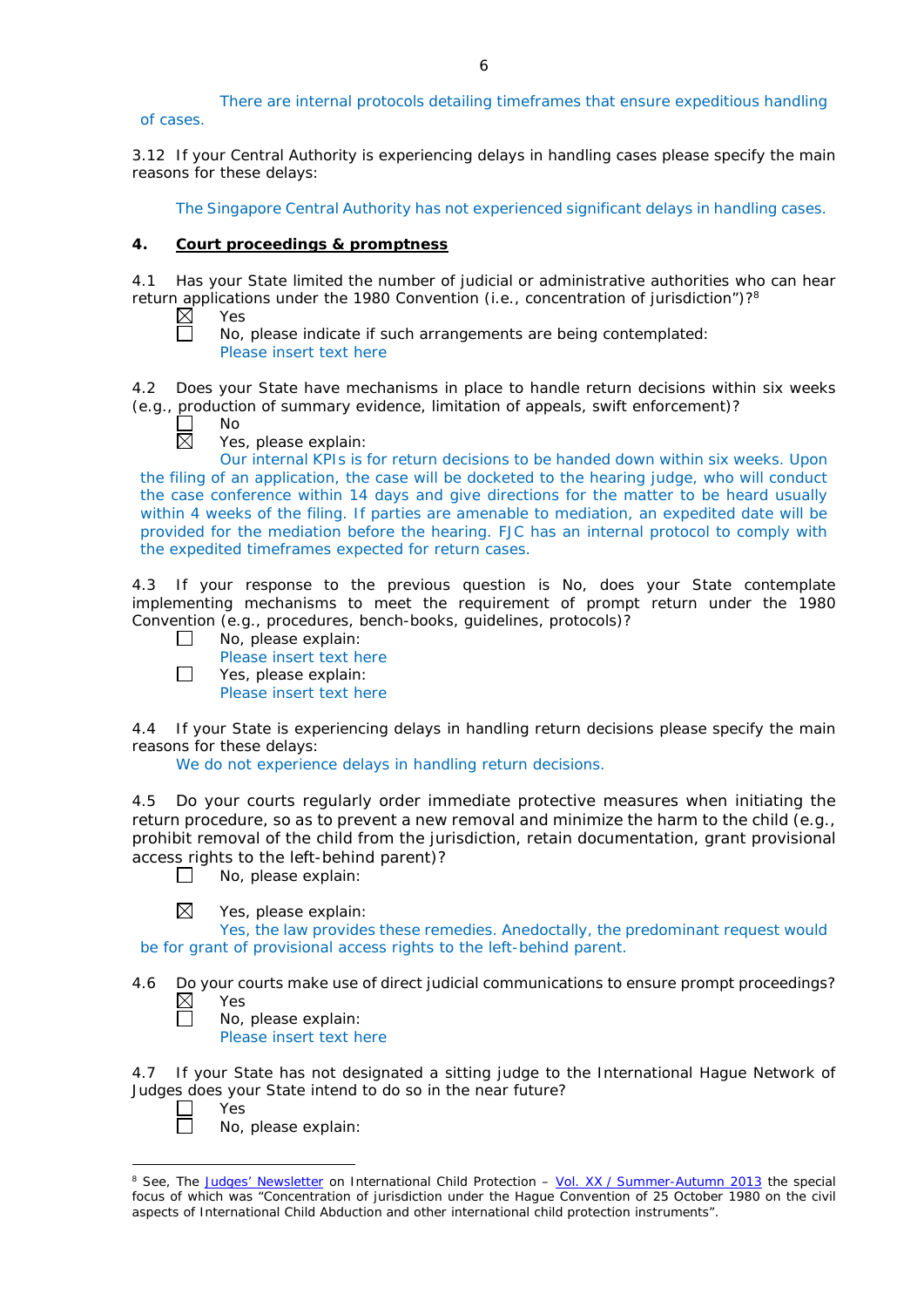### We have sitting judges on the IHNJ.

4.8 Please comment upon any cases (whether your State was the requesting or requested State), in which the judge (or decision-maker) has, before determining an application for return, communicated with a judge or other authority in the requesting State regarding the issue of the child's safe return. What was the specific purpose of the communication? What was the outcome?

No known case yet.

## **5. Ensuring the safe return of children**<sup>9</sup>

*Methods for ensuring the safe return of children*<sup>10</sup>

5.1 What measures has your Central Authority taken to ensure that the recommendations of the 2006 and 2011 / 2012 Special Commission meetings<sup>11</sup> regarding the safe return of children are implemented?

The Singapore Central Authority ensures that the necessary safety measures are in place for the returning child. For instance, if the Family Justice Courts decides that the child should be returned and the Court had determined that there are concerns of welfare relating to the child, the Singapore Central Authority will request the assistance of the Central Authority of the child's country of habitual residence to ensure that the child will be protected and not be subjected to any harm upon his or her return.

5.2 In particular, in a case where the safety of a child is in issue and where a return order has been made in your State, how does your Central Authority ensure that the appropriate child protection bodies in the *requesting* State are alerted so that they may act to protect the welfare of a child upon return (until the appropriate court in the requesting State has been effectively seised)?

The Singapore Central Authority will request for the foreign Central Authority to liaise with the relevant child protection bodies in the requesting State for measures to ensure that the child will be protected and not be subjected to any harm upon return.

5.3 Where there are concerns in the requested State regarding possible risks for a child following a return, what conditions or requirements can the relevant authority in your State put in place to minimise or eliminate those concerns?

Where needed, the Child Protective Service under the Ministry of Social and Family Development (Singapore) will be activated to render assistance accordingly.

#### *Use of the 1996 Convention to ensure a safe return*

5.4 If your State is not Party to the 1996 Convention, is consideration being given to the possible advantages of the 1996 Convention in providing a jurisdictional basis for urgent protective measures associated with return orders (**Arts 7 and 11**), in providing for their recognition by operation of law (**Art. 23**), and in communicating information relevant to the protection of the child (**Art. 34**)?



-

Yes, please explain:

At this point, Singapore is still studying the 1996 Convention and examining its possible implications.

*Protection of primary carer*

<sup>9</sup> See **Art. 7(2)** *h)* of the 1980 Convention.

<sup>&</sup>lt;sup>10</sup> Where relevant, please make reference to the use of undertakings, mirror orders and safe harbour orders and other such measures in your State.

<sup>11</sup> See the [Conclusions and Recommendations](https://assets.hcch.net/upload/concl28sc5_e.pdf) of the Special Commission of 2006 (*supra.* note 5) at paras 1.1.12 and 1.8.1 to 1.8.2 and 1.8.4 to 1.8.5 and the Appendix to the Conclusions and Recommendations and the [Conclusions and Recommendations of the 2011](https://assets.hcch.net/upload/wop/concl28sc6_e.pdf) / 2012 Special Commission (*supra.* note 5).at paras 39-43.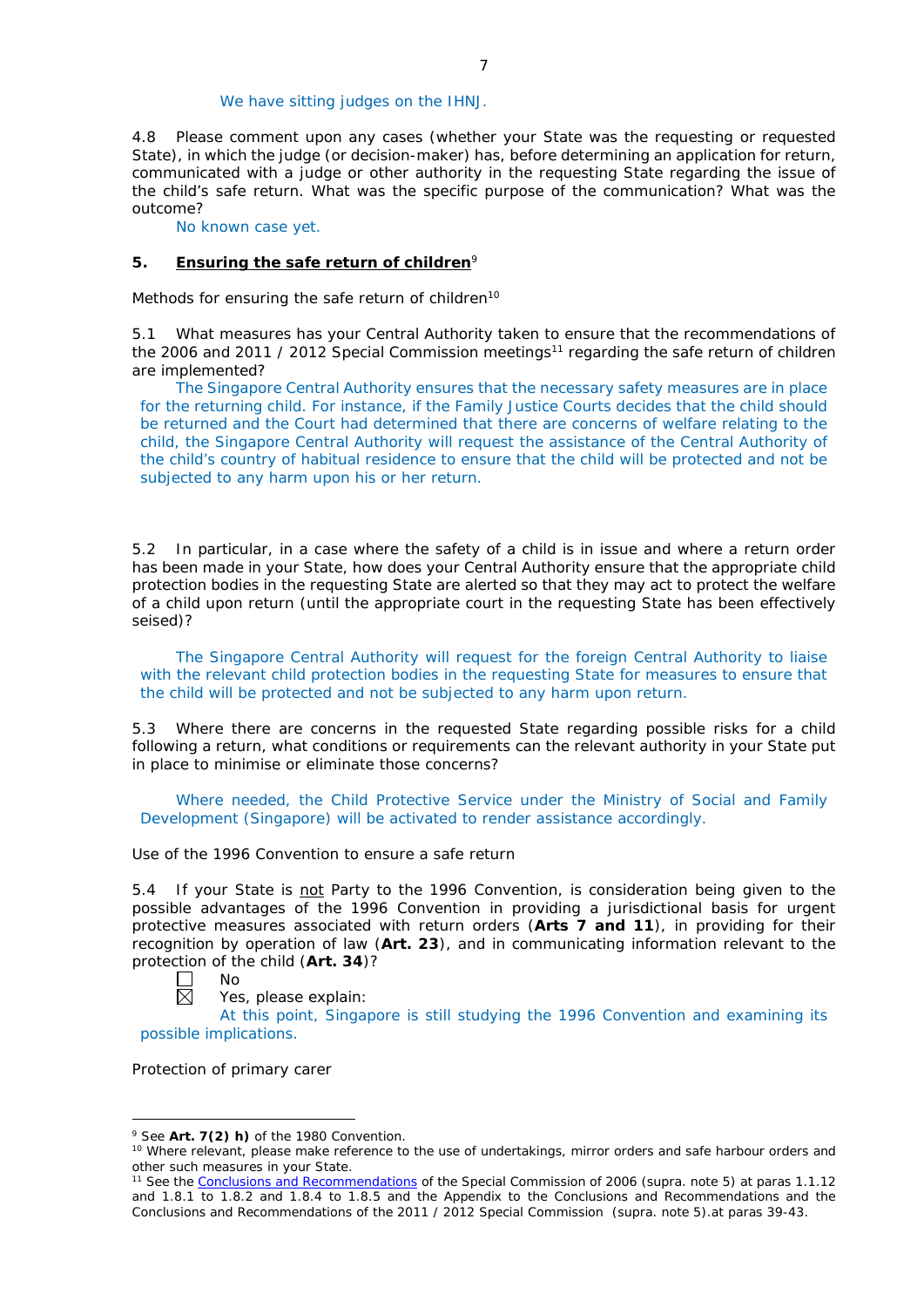5.5 Are you aware of cases in your State where a primary carer taking parent, for reasons of personal security (*e.g.*, domestic or family violence, intimidation, harassment, etc.) or others, has refused or has not been in a position to return with the child to the requesting State? How are such cases dealt with in your State? Please explain and provide case examples where possible.

No.

5.6 In particular, would your authorities consider putting in place measures to protect the primary carer upon return in the requesting State as a mean to secure the safe return of the child? Please explain and provide case examples where possible.

The Singapore Central Authority will work with the Central Authority of the requesting State to address the concerns of the primary carer in ensuring the safe return of both of child and carer. The Singapore Central Authority may explore with the Central Authority of the requesting State regarding the specific protective measures available to the primary carer before the return.

### *Post-return information*

5.7 In cases where measures are put in place in your State to ensure the safety of a child upon return, does your State (through the Central Authority, or otherwise) attempt to monitor the effectiveness of those measures upon the child's return? Would you support a recommendation that States Parties should co-operate to provide each other with follow-up information on such matters, insofar as is possible?

The Singapore Central Authority works closely with overseas Central Authorities in ensuring the child's safety and monitoring the effectiveness of measures put in place upon the child's return. We fully support the recommendation that State Parties should co-operate to provide each other with follow-up information on such matters, insofar as is possible.

5.8 If your State is not Party to the 1996 Convention, is consideration being given to the possible advantages of the 1996 Convention in providing a jurisdictional basis for requesting a report on the situation of the child upon return to the State of habitual residence (**Art. 32- (a)**)?

 $\boxtimes$ 

-

Yes, please explain:

See ans 5.4

No

#### **6. Voluntary agreements and mediation**

6.1 How does your Central Authority (either directly or through any intermediary) take, or is it considering taking, appropriate steps under **Article 7-(c)** to secure the voluntary return of the child or to bring about an amicable resolution of the issues? Please explain:

The Singapore Central Authority will meet the taking parent to explore voluntary resolution/ return in oder to minimise disruptions and trauma on children either directly or through mediation.

6.2 In what ways have you used the "Guide to Good Practice on Mediation"12 for the purpose of implementing the 1980 Convention in your State? Please explain:

The Singapore Central Authority will refer the parents if they are keen to professional mediation services in Singapore.

6.3 Has your State considered or is it in the process of considering the establishment of a Central Contact Point for international family mediation to facilitate access to information on

<sup>&</sup>lt;sup>12</sup> Available on the Hague Conference website at < www.hcch.net > under "Child Abduction Section" then "Guides to Good Practice".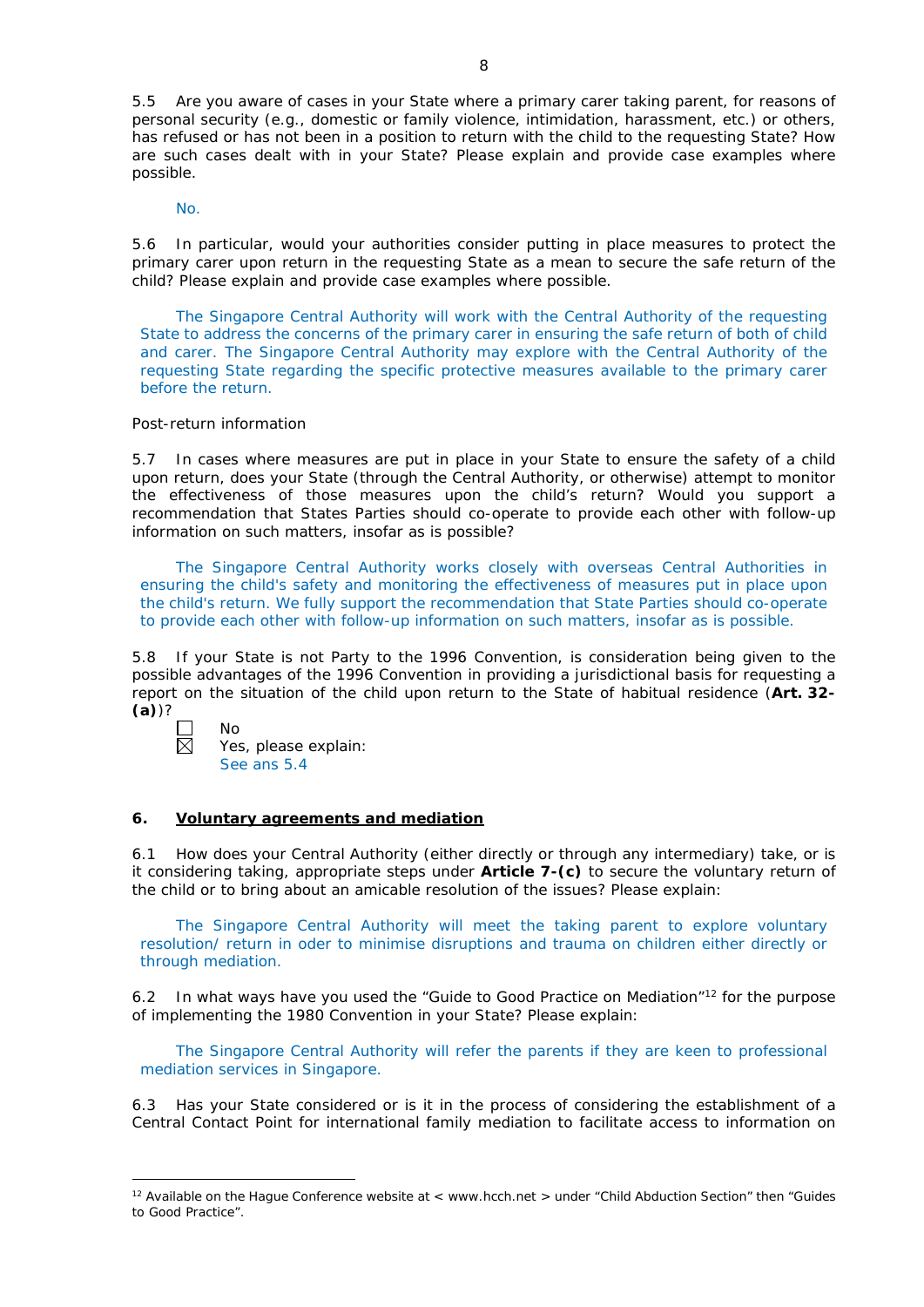available mediation services and related issues for cross-border family disputes involving children, or has this task been entrusted to the Central Authority?<sup>13</sup>

No, please explain: ⊠

Singapore is however building our capacity to handle these cases through implementing a cross-border mediation scheme.

 $\Box$ Yes, please explain: Please insert text here

# **7. Preventive measures**

7.1 Has your State taken steps to advance the development of a travel form under the auspices of the International Civil Aviation Organisation?<sup>14</sup>

| חוח |
|-----|
|     |

Yes, please describe: Please insert text here

7.2 Regardless of whether the International Civil Aviation Organisation adds the development of a travel form to its work programme, would your State support the development of a nonmandatory model travel form under the auspices of the Hague Conference?<br>  $\boxtimes$  Yes

- Yes  $\Box$ 
	- No, please explain: Please insert text here

# **8. The Guide to Good Practice under the 1980 Convention**

8.1 In what ways have you used the Parts of the Guide to Good Practice<sup>15</sup> to assist in implementing for the first time, or improving the practical operation of, the 1980 Convention in your State?

a. Part I on Central Authority Practice. Please explain:

The Singapore Central Authority has used the Guide to Good Practice as a reference and guide in matters concerning the 1980 Convention.

- b. Part II on Implementing Measures. Please explain: Please refer to response in 8.1a.
- c. Part III on Preventive Measures. Please explain: Please refer to response in 8.1a.
- d. Part IV on Enforcement. Please explain: Please refer to response to 8.1a.

8.2 How have you ensured that the relevant authorities in your State have been made aware of, and have had access to, the Guide to Good Practice?

The Singapore Central Authority have kept the relevant authorities updated via meetings and ongoing briefings.

8.3 Do you have any other comments about any Part of the Guide to Good Practice?

No other comments.

-

# **9. Publicity and debate concerning the 1980 Convention**

9.1 Has the 1980 Convention given rise to (a) any publicity (positive or negative) in your State, or (b) any debate or discussion in your national parliament or its equivalent?

<sup>&</sup>lt;sup>13</sup> As it has been encouraged in the Guide to Good Practice on Mediation, Chapter 4, on "Access to Mediation". par. 114-117. See also [Conclusions and Recommendations of the 2011](https://assets.hcch.net/upload/wop/concl28sc6_e.pdf) / 2012 Special Commission (*supra.* note 5) at par. 61.

<sup>14</sup> See the [Conclusions and Recommendations of the 2011](https://assets.hcch.net/upload/wop/concl28sc6_e.pdf) / 2012 Special Commission (*supra.* note 5) at par. 92. <sup>15</sup> All Parts of the Guide to Good Practice under the 1980 Convention are available on the Hague Conference website at < www.hcch.net > under "Child Abduction Section" then "Guides to Good Practice".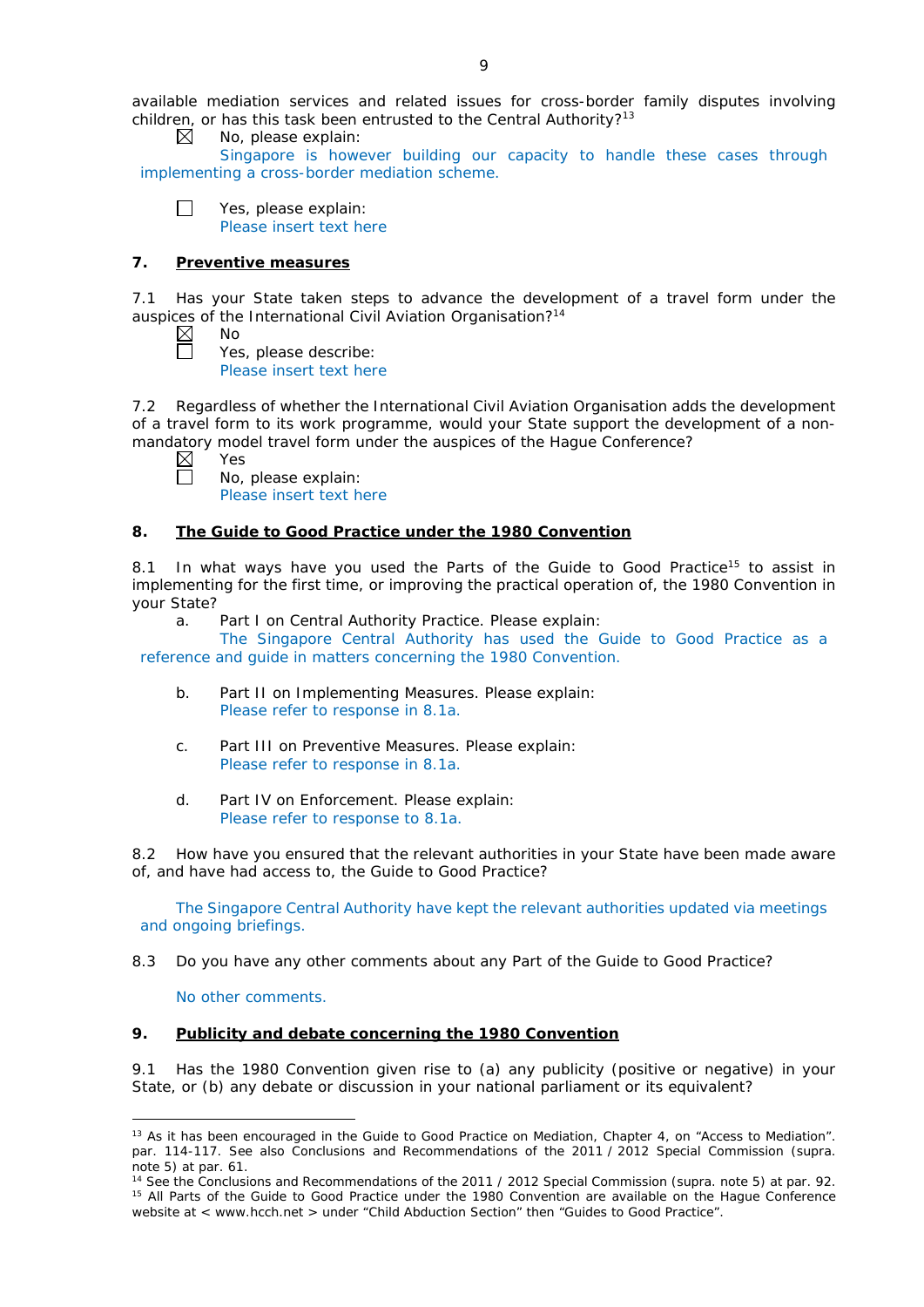

Yes, please indicate the outcome of this debate or discussion, if any:

An article on the 1980 Convention was featured in The Straits Times (Singapore) dated 2 Apr 2017 explaining the work of the Singapore Central Authority.

9.2 By what methods does your State disseminate information to the public about the 1980 Convention?

Information relating to the 1980 Convention can be found in the Singapore Central Authority's website as well as brochures circulated at various touch-points.

### **PART IV: TRANSFRONTIER ACCESS / CONTACT AND INTERNATIONAL FAMILY RELOCATION**

### **10. Transfrontier access / contact**<sup>16</sup>

10.1 Since the 2011 / 2012 Special Commission, have there been any significant developments in your State regarding Central Authority practices, legislation, procedural rules or case law applicable in cases of transfrontier contact / access?

No

Yes, please explain: Please insert text here

10.2 Please indicate any important developments in your State, since the 2011 / 2012 Special Commission, in the interpretation of **Article 21** of the 1980 Convention.

No significant developments.

10.3 What problems have you experienced, if any, as regards co-operation with other States in respect of:

- a. the granting or maintaining of access rights; We have not experienced any problems.
- b. the effective exercise of rights of access; and We have not experienced any problems.
- c. the restriction or termination of access rights. We have not experienced any problems.

Please provide case examples where possible. Not applicable.

10.4 In what ways have you used the "General Principles and Guide to Good Practice on Transfrontier Contact Concerning Children"17 to assist in transfrontier contact / access cases in your State? Can you suggest any further principles of good practice?

The Singapore Central Authority has used the principles in providing assistance when necessary.

# **11. International family relocation**<sup>18</sup>

<u>.</u>

<sup>&</sup>lt;sup>16</sup> See the [Conclusions and Recommendations](https://assets.hcch.net/upload/concl28sc5_e.pdf) of the 2006 Special Commission (supra. note 5) at paras 1.7.1 to 1.7.3.

<sup>&</sup>lt;sup>17</sup> Available on the Hague Conference website at < www.hcch.net > under "Child Abduction Section" then "Guides to Good Practice".

<sup>&</sup>lt;sup>18</sup> See the Conclusions and Recommendations of the 2006 Special Commission meeting at paras 1.7.4 to 1.7.5: *"*1.7.4 The Special Commission concludes that parents, before they move with their children from one country to another, should be encouraged not to take unilateral action by unlawfully removing a child but to make appropriate arrangements for access and contact preferably by agreement, particularly where one parent intends to remain behind after the move.

<sup>1.7.5</sup> The Special Commission encourages all attempts to seek to resolve differences among the legal systems so as to arrive as far as possible at a common approach and common standards as regards relocation."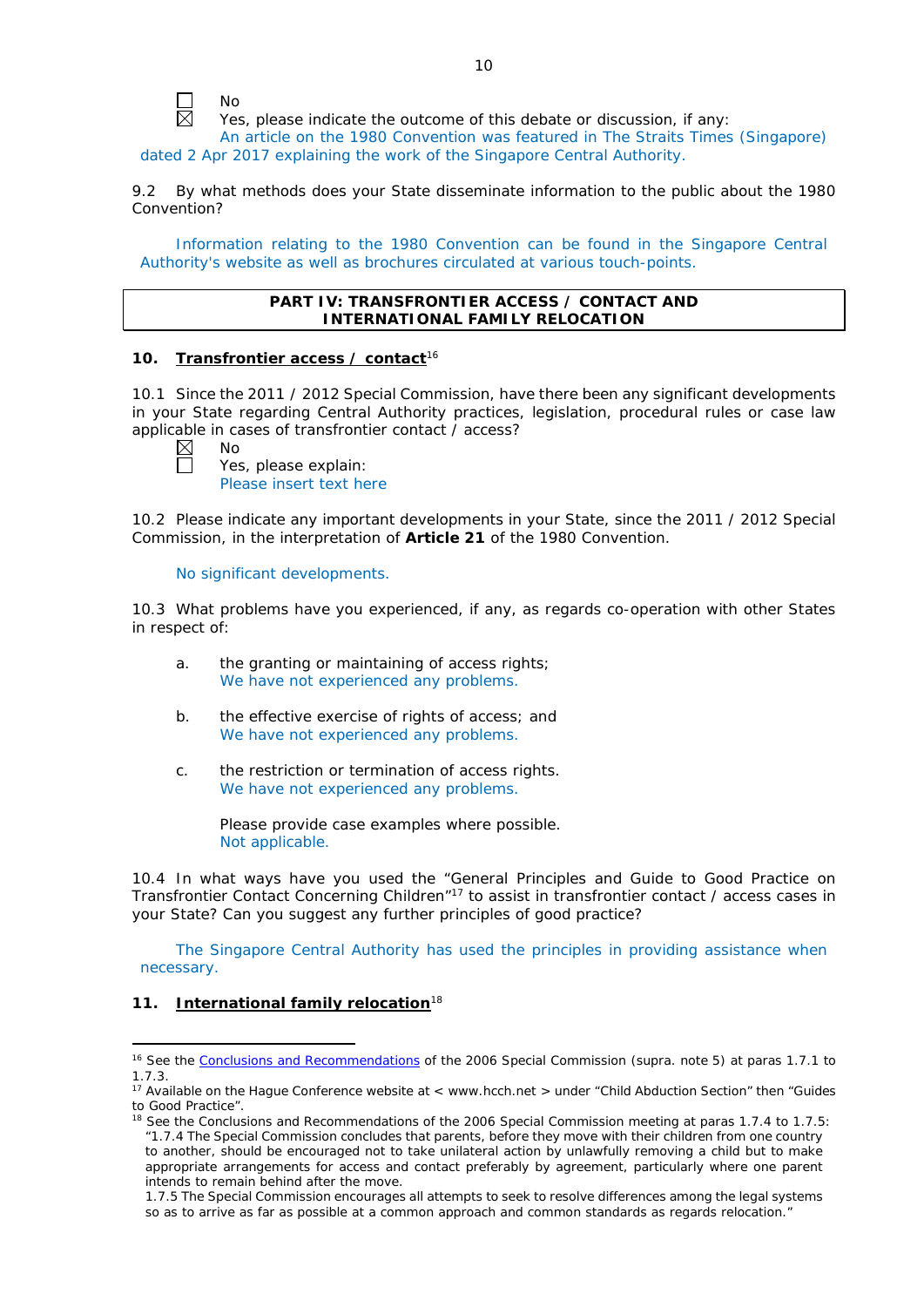11.1 Since the 2011 / 2012 Special Commission, have there been any significant developments in your State regarding the legislation, procedural rules or case law applicable to international family relocation? Where possible, please explain these developments in the legislation, procedural rules or case law:

No.

### **PART V: NON-CONVENTION CASES AND NON-CONVENTION STATES**

#### **12. Non-Convention cases and non-Convention States**

12.1 Are there any States that you would particularly like to see become a State Party to the 1980 Convention? If so, what steps would you suggest could be taken to promote the Convention and encourage ratification of, or accession to, the Convention in those States? Please explain:

We do not have any recommendation at this stage.

12.2 Are there any States which are not Parties to the 1980 Convention or not Members of the Hague Conference that you would like to see invited to the Special Commission meeting in 2017?

We do not have any recommendation at this stage.

*The "Malta Process"*<sup>19</sup>

12.2 In relation to the "Malta Process":

a. Do you have any comment to make on the "Principles for the Establishment of Mediation Structures in the context of the Malta Process" and the accompanying Explanatory Memorandum?20 No comments.

b. Have any steps been taken towards the implementation of the Malta Principles in your State and the designation of a Central Contact Point, in order to better address crossborder family disputes over children involving States that are not a Party to the 1980 and 1996 Hague Conventions?

 $\boxtimes$ No Yes, please explain: Please insert text here

c. What is your view as to the future of the "Malta Process"? We do not have any comments at this stage.

## **PART VI: TRAINING AND EDUCATION AND THE TOOLS, SERVICES AND SUPPORT PROVIDED BY THE PERMANENT BUREAU**

# **13. Training and education**

<u>.</u>

<sup>&</sup>lt;sup>19</sup> The "Malta Process" is a dialogue between certain States Parties to the 1980 and 1996 Conventions and certain States which are not Parties to either Convention, with a view to securing better protection for cross-border rights of contact of parents and their children and addressing the problems posed by international abduction between the States concerned. For further information see the Hague Conference website at < www.hcch.net > under "Child Abduction Section" then "Judicial Seminars on the International Protection of Children".

<sup>&</sup>lt;sup>20</sup> The Principles and Explanatory Memorandum were circulated to all Hague Conference Member States and all States participating in the Malta Process in November 2010. They are available on the Hague Conference website at < www.hcch.net > under "Child Abduction Section" then "Judicial Seminars on the International Protection of Children".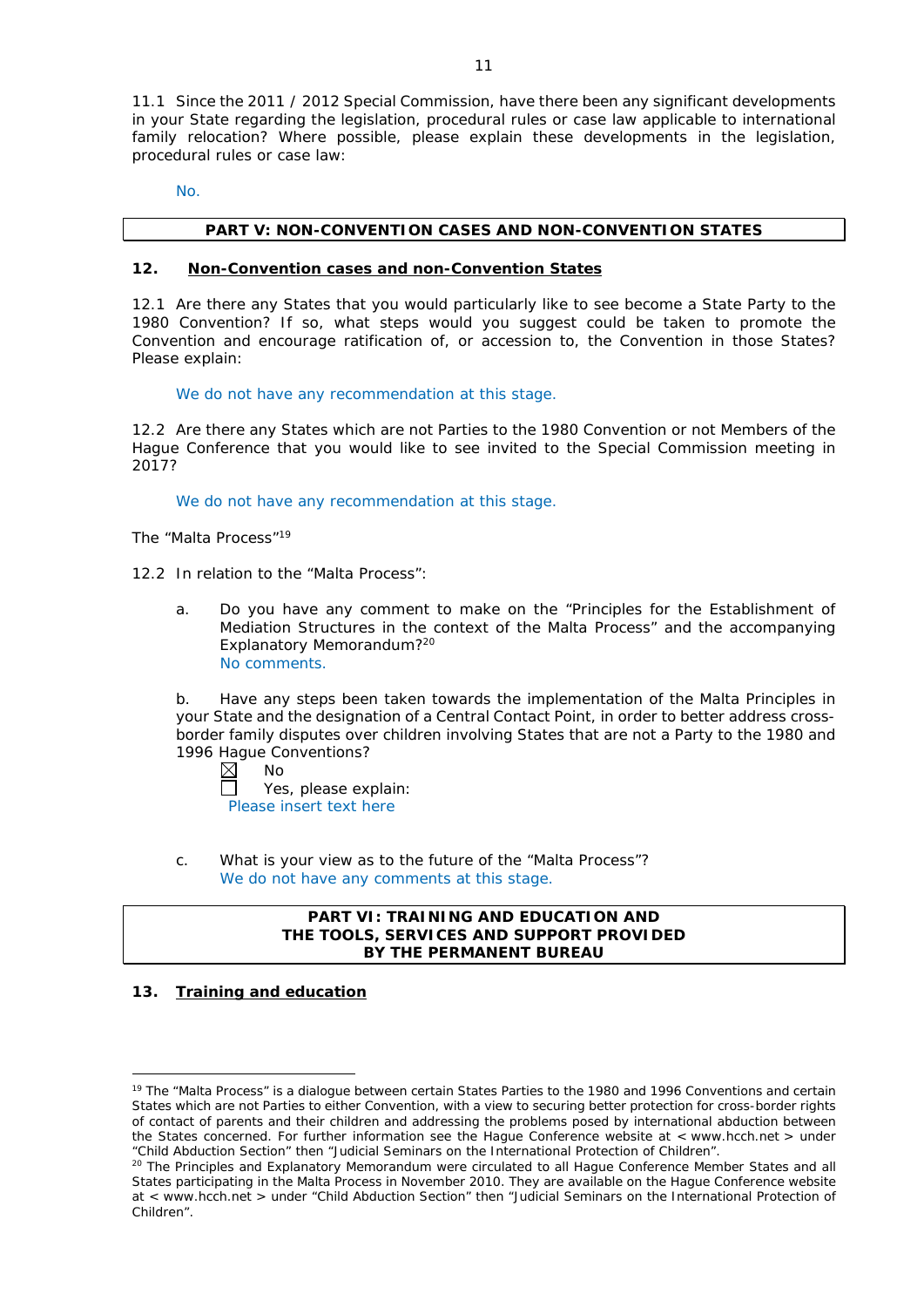13.1 Can you give details of any training sessions / conferences organised in your State to support the effective functioning of the 1980 Convention, and the influence that such sessions / conferences have had?

Singapore has organised and hosted a Regional Symposium on Cross Border Dispute involving Children in 2016 attracting various members of the International Hague Network of Judges and attendees from around the region who are not from States which are signatory to the 1980 Convention.

### **14. The tools, services and support provided by the Permanent Bureau**

*In general*

<u>.</u>

14.1 Please comment or state your reflections on the specific tools, services and support provided by the Permanent Bureau to assist with the practical operation of the 1980 and 1996 Conventions, including:

a. The Country Profile available under the Child Abduction Section.

These resources in 14.1.a-e are, in general, available and used by judges dealing with 1980 Hague Convention cases.

- b. INCADAT (the international child abduction database, available at < www.incadat.com >). No comments.
- c. *The Judges' Newsletter* on International Child Protection the publication of the Hague Conference on Private International Law which is available online for free;<sup>21</sup> No comments.
- d. The specialised "Child Abduction Section" of the Hague Conference website  $(<$  www.hcch.net >); No comments.
- e. INCASTAT (the database for the electronic collection and analysis of statistics on the 1980 Convention):  $22$ No comments.
- f. Providing technical assistance and training to States Parties regarding the practical operation of the 1980 and 1996 Conventions.23 Such technical assistance and training may involve persons visiting the Permanent Bureau or, alternatively, may involve the Permanent Bureau organising, or providing assistance with organising, national and international judicial and other seminars and conferences concerning the Convention(s) and participating in such conferences;

Singapore regularly participates in conferences relating to the 1980 and 1996 Hague Conventions.

g. Encouraging wider ratification of, or accession to, the Convention(s), including educating those unfamiliar with the Convention(s);  $24$ 

Our participation and organisation of conferences related to 1980 and 1996 Conference is with a view to these objectives.

h. Supporting communications between Central Authorities, including maintaining their contact details updated on the HCCH website; Singapore supports greater communications between Central Authorities.

<sup>&</sup>lt;sup>21</sup> Available on the Hague Conference website at < www.hcch.net > under "Child Abduction Section" and "Judges" Newsletter on International Child Protection". For some volumes of *The Judges' Newsletter*, it is possible to download individual articles as required.

<sup>22</sup> Further information is available via the Hague Conference website at < www.hcch.net > under "Child Abduction Section" then "INCASTAT".

 $^{23}$  Such technical assistance may be provided to judges, Central Authority personnel and / or other professionals involved with the practical operation of the Convention(s).

<sup>&</sup>lt;sup>24</sup> Which again may involve State delegates and others visiting the Permanent Bureau or, alternatively, may involve the Permanent Bureau organising, or providing assistance with organising, national and international judicial and other seminars and conferences concerning the Convention(s) and participating in such conferences.